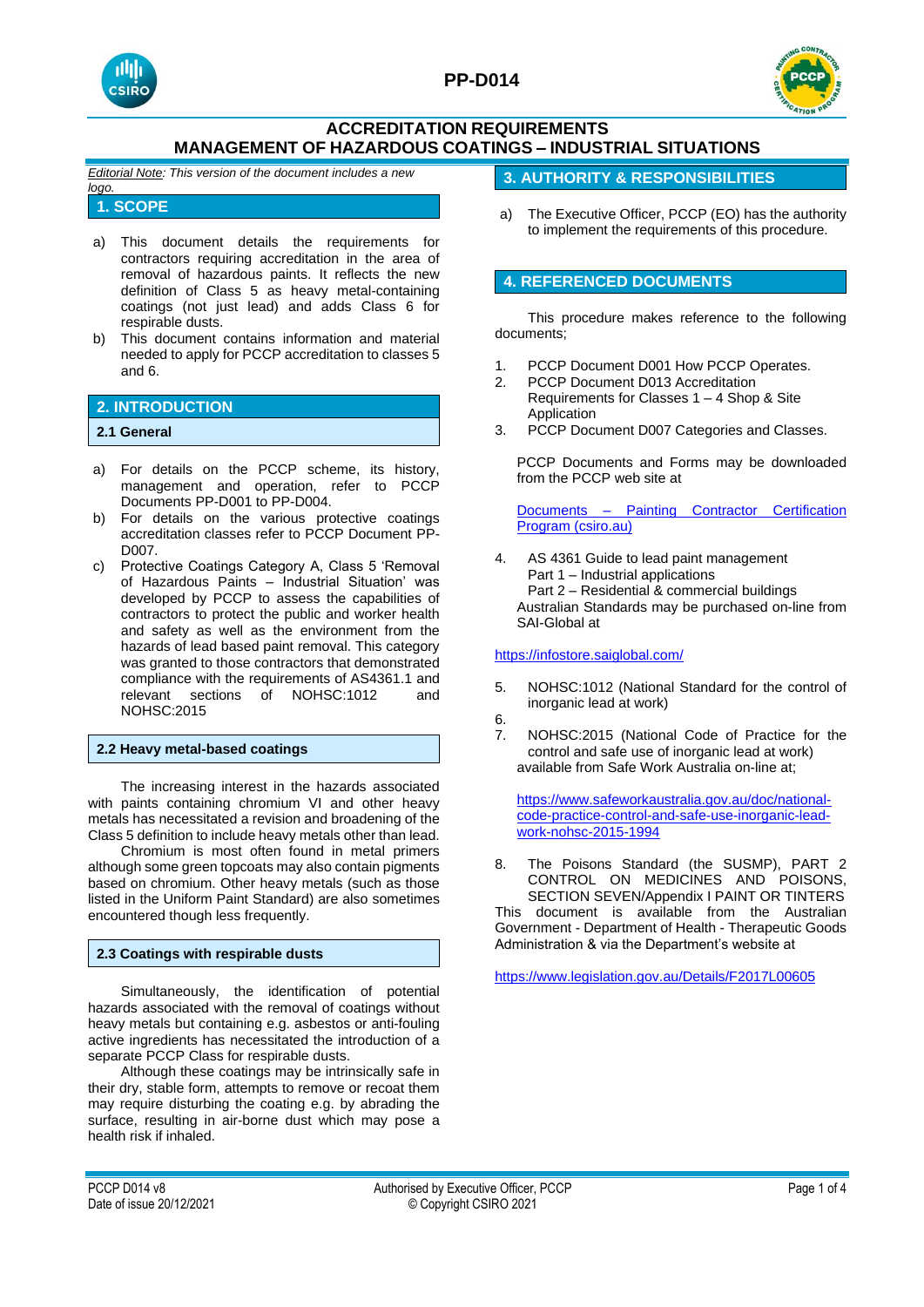



## **5. DEFINITIONS**

#### **Accreditation**

A formal recognition of the competence of contractors in the preparation of surfaces and the application of protective coatings

### **Compliance program**

A document prepared by the contractor performing the hazardous coating removal giving detailed description of engineering controls, work practices, environmental and safety precautions that will be adopted for the execution of the work.

#### **Hazardous Coating**

An existing coating on a structure that has been identified as containing heavy metal/s as defined in the Uniform Paint Standard. Typically, these will be lead-based coatings but the requirements apply equally to coatings containing chromium VI, arsenic or tin.

#### **Hazardous Waste**

Waste from coatings that are classed as hazardous by the Environmental Protection Authority (EPA) or relevant statutory authority.

#### **Respirable Dust**

Fine or micro-fine air-borne particulate matter possibly containing ingredients that may pose a health risk to persons inadvertently inhaling the dust.

#### **Responsible Person**

A person who, by virtue of their experience and level of training, is capable of identifying hazards and who has authorisation to take prompt corrective measures to eliminate them.

## **6. ACCREDITATION REQUIREMENTS Class 5 – Heavy metals**

### **6.1 Pre-requisites**

a) Applicants shall already hold, or already be well on the way to receiving, PCCP accreditation for Protective coatings Class 3 and 4 Site Operations – refer PCCP Documents PP-F002 and PP-D013.

#### **6.2 Management requirements**

- a) The successful management of the removal of hazardous coatings requires informed, empowered and knowledgeable management on site at all times.
- b) Applicants for Class 5 Hazardous Coatings accreditation are required to;
	- i) Have in place a documented policy detailing the company's approach to OH&S and environmental issues related to hazardous coating removal activity.
	- ii) Assign a suitably skilled, experienced and trained person as the Responsible Person (RP) for each hazardous coating removal job.
- iii) The role/s, responsibilities and authority of the RP shall be documented and shall include the power to shut down non-complying work with the full support of senior management.
- iv) RP training (initial and on-going) shall be conducted by an approved training authority. Records of the training shall be kept.

#### **6.3 Site control requirements**

- a) The safe and effective removal of hazardous coatings requires a high level of constant job control on the job site. Thus, the Applicant needs to ensure that;
	- i) There is on-site at all times access to documentation, standards, legislation, regulations, codes of practice, exposure limits, hazardous waste management requirements etc governing removal activities, control monitoring
	- ii) All operators, employees, sub-contractors, visitors receive appropriate induction training as to safe working practices. The training needs to be on-going and records need to be kept.

#### **6.4 Compliance Plans requirements**

- a) The Applicant needs to have comprehensive, documented Compliance Plans in place for;
	- i) Protection of workers, sub-contractors, the general public and visitors. This shall include provision for PPE, medical surveillance, laundry and staff personal hygiene facilities.
	- ii) Protection of the environment (soil, air and water) in the immediate vicinity. This shall include the provision of sampling and testing services including visual monitoring of containment failures.
	- iii) The proper collection, testing and disposal of contaminated wastes.

### **6.5 Competence requirements**

- a) The Applicant needs to be able to demonstrate that it is technically competent to carry out removal activities by;
	- i) Designing and constructing containment structures that are robust enough to withstand local climatic conditions without any break-outs, and
	- ii) Thorough record keeping including chain of custody forms and photographic records

#### **6.6 Specialised equipment requirements**

- a) In order to complete a hazardous coating removal and/or repaint job to the satisfaction of the client and so that all legislative, regulatory, codes and PCCP requirements are complied with, the Applicant needs a range of specialised equipment. The Applicant needs to be able to demonstrate familiarity with;
	- i) the set-up, use and de-commissioning of the equipment, and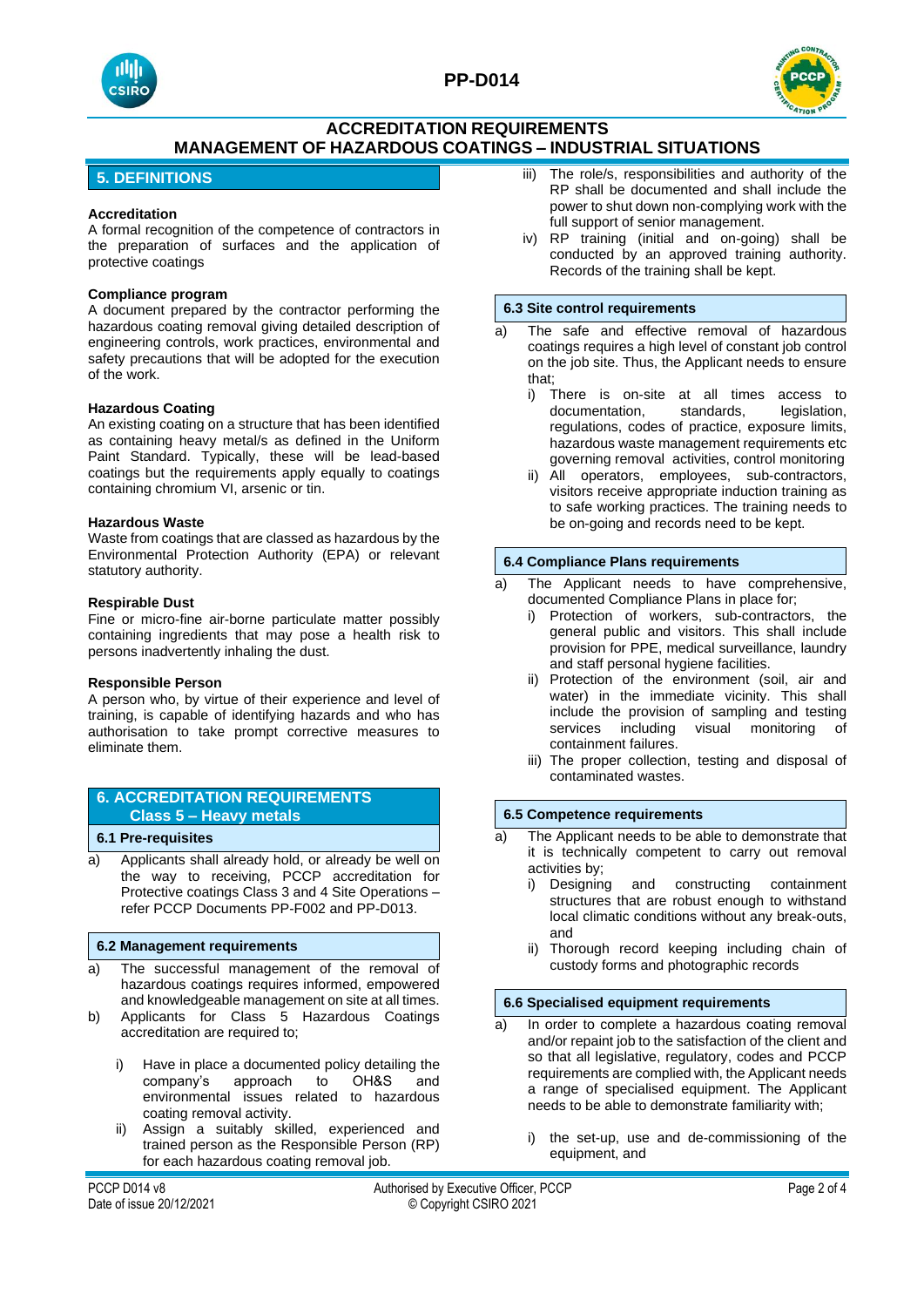



- ii) the daily maintenance requirements to ensure smooth operations
- b) A guide to the range of typical equipment is given in Appendix A below. Applicants are expected to either own the majority of this equipment or have ready access through borrowing or leasing arrangements.

## **7. ACCREDITATION REQUIREMENTS Class 6 – Respirable dusts**

### **7.1 Pre-requisites**

- a) Applicants shall already hold, or already be well on the way to receiving, PCCP accreditation for Protective coatings Class 3 and 4 Site Operations – refer F002 and D013.
- b) Applicants shall be able to ascertain the chemical nature of any previous coating/s on jobs undertaken in order to formulate appropriate compliance plans. The use of an external properly accredited analytical laboratory is acceptable.

### **7.2 Requirements**

- a) Clauses 6.2 to 6.6 above shall also apply to Class 6 with the following exceptions:
	- i) The extent and type of medical monitoring shall be determined with the assistance of a practising industrial hygienist and shall be based on the results of 7.1b) above.

# **8. GRADES OF ACCREDITATION**

### **8.1 General**

a) Applications for Class 5 or 6 accreditation will be granted one of two grades;

## **8.2 Provisional status**

- a) This status will be granted where the Applicant contractor cannot as yet demonstrate to a PCCP auditor, the implementation of these requirements in practice or on a current project. The Applicant needs to be able to demonstrate to a PCCP auditor that they have adequate written compliance and training programs as well as qualified personnel to conduct and manage hazardous paint removal work. The Applicant may have demonstrated the technical capability to successfully perform hazardous paint removal work based on previous projects within the last eighteen months. However, the PCCP EO/Assessor has not observed actual practices on an active project.
- b) Structures may require complete removal of existing coatings, which may or may not have hazardous materials associated with the existing coating.
- c) The organisation shall have experience in the various aspects of painting, and shall have the equipment to enclose the structure and contain and

dispose of abrasive dust and contaminants etc. to comply with all current legislation.

## **8.3 Full status**

- a) This status will only be granted where an Applicant Class 5 or 6 contractor has implemented, practiced and can demonstrate all of the PCCP requirements on recent hazardous paint removal project(s) consistent with the category being applied for and where the PCCP Executive Officer (EO) or Assessor has observed actual practices on an active project during an audit.
- b) Applicants do not need to go through a Provisional status before achieving Full status.

## **9 ACCREDITATION PROCESS**

## **9.1 General**

The process of accreditation is detailed in PCCP Document D001 How PCCP Operates.

### **9.2 Gaining Provisional status**

- a) The Applicant organisation shall already be accredited to Class 3.
- b) The Applicant organisation, including key personnel involved in the preparation of surfaces and application of coatings, shall have extensive experience in these activities. See also Note 1 below.
- c) The Applicant organisation shall own or have ready access to the necessary equipment as detailed in Appendix A below.
- d) The Applicant organisation shall have a prepared documented Hazardous Coating Compliance Plan that complies with all requirements of AS 4361 Parts 1 &/or 2. In order to demonstrate compliance with this, an independent assessment of the Plan by an authority acceptable to PCCP (see PCCP Document D012) shall be provided as part of the application pack.
- e) The Applicant organisation shall provide to PCCP evidence of the successful training of key personnel involved daily in the removal of hazardous coatings (lead workers and Responsible Persons) by an authority approved by PCCP for such training (see PCCP Document D012).
- f) The Applicant organisation shall provide to PCCP evidence of a Responsible Person Position Description that authorises that person to stop all work deemed non-compliant under the Standard (AS4361.1) with the full support of senior management.
- g) The Applicant organisation shall provide to PCCP evidence of the successful training of operational personnel involved daily in the removal of hazardous coatings by an authority approved by PCCP for such training (see PCCP Document D012 Lead Worker).